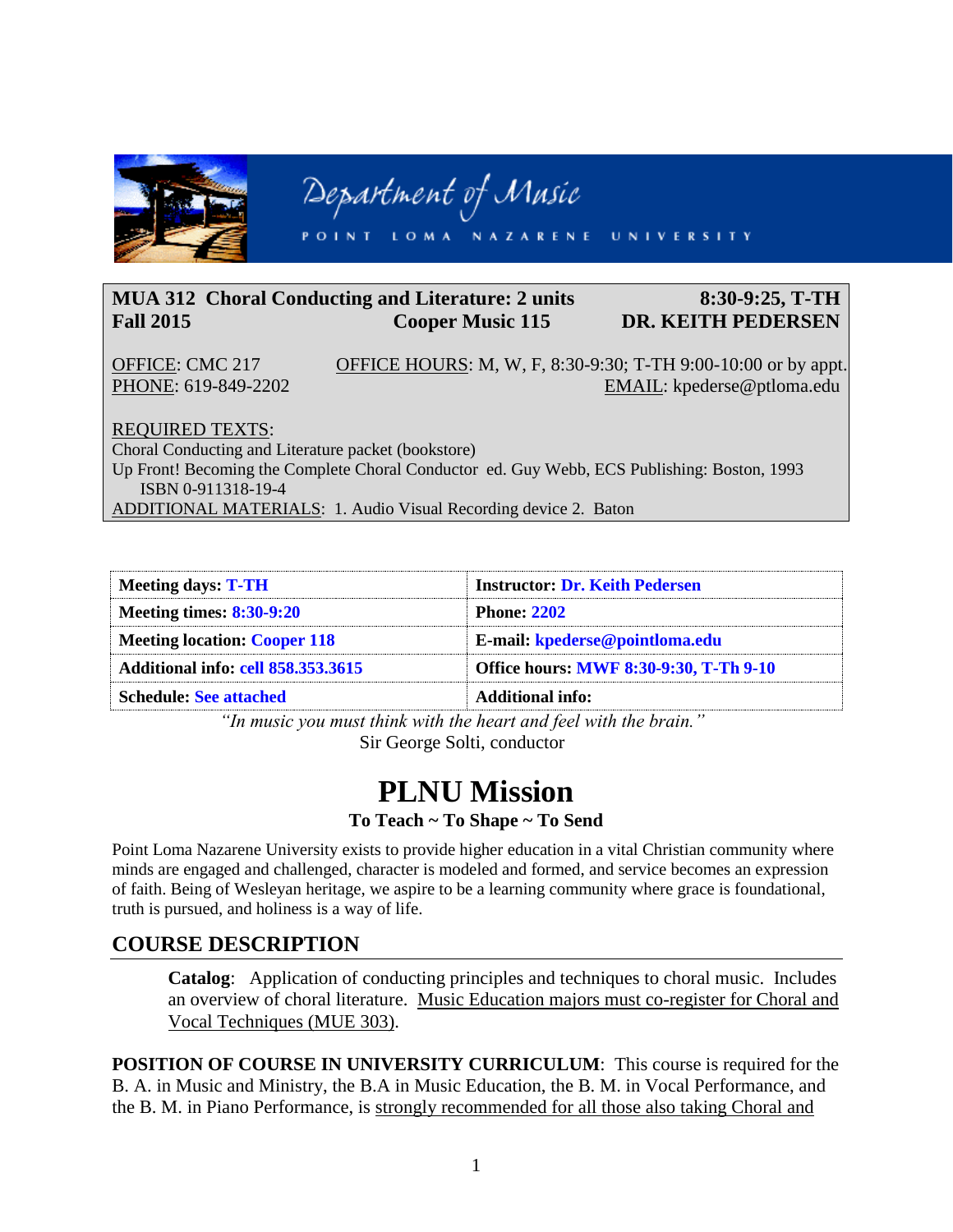Vocal Techniques (MUE 303), and meets the elective requirements for all other degree programs.

## **PREREQUISITES**: MUT 121 (Music Theory II) and MUA 212 (Beginning Conducting)

## **COURSE GOALS AND LEARNING OUTCOMES**

*The goals of this course are 1) to provide aspiring choral conductors with additional conducting techniques that facilitate successful choir directing, 2) to give students practical experience applying these techniques, 3) to expose students to the stylistic characteristics of Western music through time, and 4) to expose students to a variety of choral literature, representing different time periods and genres, useful in various settings, including the school and the church.*

Students who successfully complete MUA312 will be able to:

- 1. demonstrate intermediate level skills in choral rehearsal and conducting techniques through both in-class practice and conducting exams;
- 2. evaluate conductors in a variety of settings as demonstrated by written assignments;
- 3. read choral scores from various style periods as demonstrated in class conducting assignments;
- 4. understand the individual characteristics of various style periods as evidenced on a final written exam; and
- 5. initiate the development of a wide-ranging knowledge of choral literature of various styles, voicings, difficulty levels and settings as demonstrated through the completion of a group repertoire project.

## **UNIVERSITY POLICIES**

- **1. ACADEMIC HONESTY:** Please be honest in all your work. Academic dishonesty is a serious offense in any academic institution. Moreover, in a Christian environment we believe one's character and honesty have spiritual and moral implications. Thus, cheating and plagiarism (any use of someone else's ideas or words without citing the source) will earn you an "F" for the written work in question, and may be grounds for failure in the course. (See *PLNU Catalog*.) Standards of honesty also apply to attendance: signing in for someone else or leaving after signing in is dishonest and will have consequences. ALL borrowed quotes and ideas must be correctly attributed. Cutting and pasting from internet sources without identifying sources is also plagiarism. See **Academic Policies** in the undergrad student catalog.
- **2. ATTENDANCE:** Please read the Class Attendance section of your *PLNU Catalog,* carefully (see link above). It indicates that if students miss more than 10 percent of class meetings (approx. 4 for a MWF course and 3 classes for a TTH course), faculty members may file a written report which may result in de-enrollment from the course. If students miss more than 20 percent of class meetings (approx. 8 for a MWF course and 6 classes for a TTH course), students may be de-enrolled without notice. De-enrollment may have serious consequences on residence, athletic, and scholarship requirements; it may also necessitate a reduction or loss in a student's financial aid. Exceptions to this policy are certain University sponsored activities approved in writing by the Provost, family emergencies, and medical emergencies for which I must receive written notification from your doctor.

Please email me in advance, or ASAP, if you are sick. If you must leave class early, please let me know before class. Communication regarding attendance is crucial.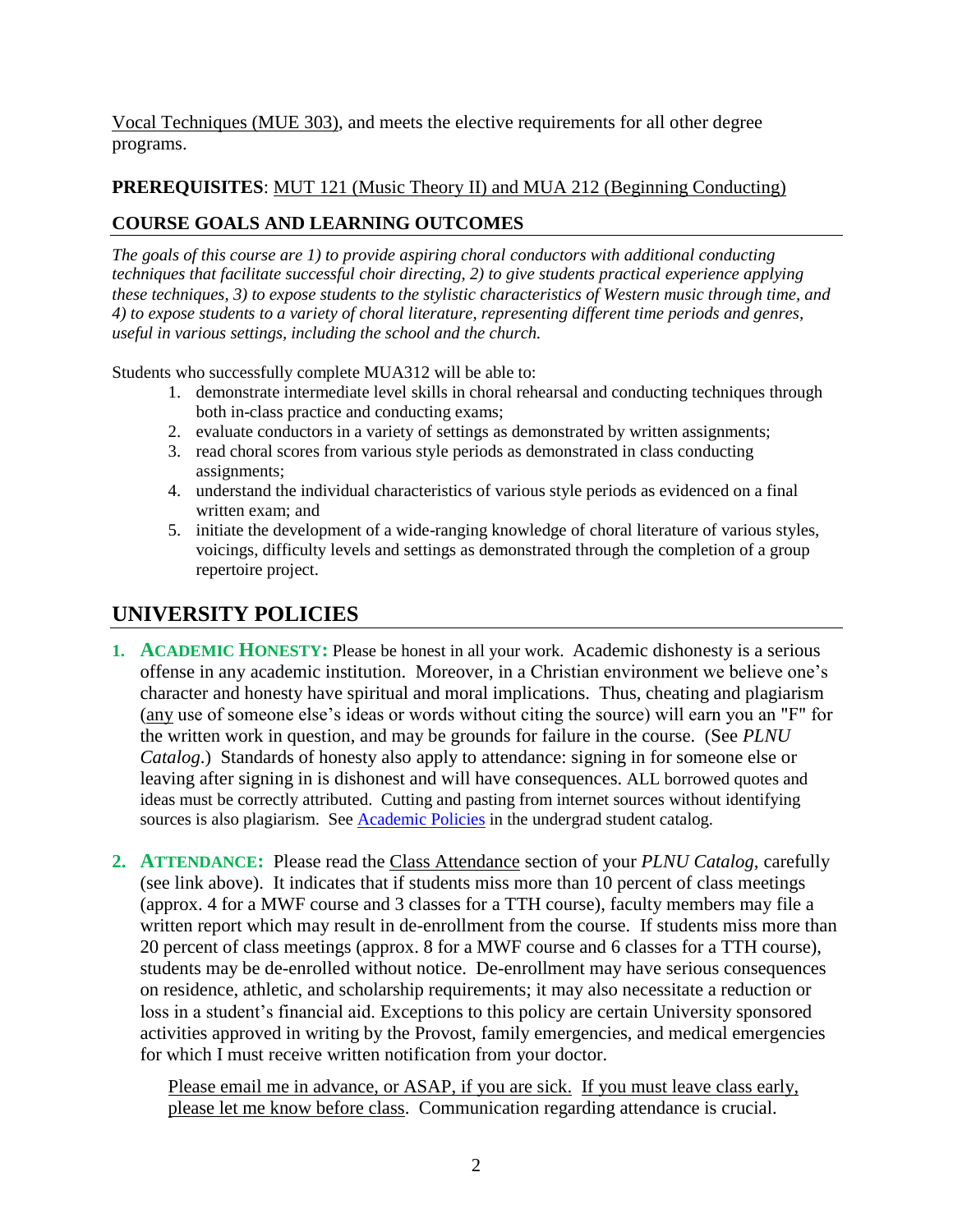- *3. ACADEMIC ACCOMMODATIONS: While all students are expected to meet the minimum academic standards for completion of this course as established by the instructor, students with disabilities may require academic accommodations. At Point Loma Nazarene University, students requesting academic accommodations must file documentation with the Disability Resource Center (DRC), located in the Bond Academic Center. Once the student files documentation, the Disability Resource Center will contact the student's instructors and provide written recommendations for reasonable and appropriate accommodations to meet the individual learning needs of the student. This policy assists the University in its commitment to full compliance with Section 504 of the Rehabilitation Act of 1973, the Americans with Disabilities (ADA) Act of 1990, and ADA Amendments Act of 2008, all of which prohibit discrimination against students with disabilities and guarantee all qualified students equal access to and benefits of PLNU programs and activities. See [Academic](http://www.pointloma.edu/experience/academics/catalogs/undergraduate-catalog/point-loma-education/academic-policies)  [Policies](http://www.pointloma.edu/experience/academics/catalogs/undergraduate-catalog/point-loma-education/academic-policies) in the undergrad student catalog.*
- **4. FERPA:** In compliance with federal law, neither PLNU student ID nor social security number should be used in publically posted grades or returned sets of assignments without student written permission. This class will meet the federal requirements by (each faculty member choose one strategy to use: distributing all grades and papers individually; requesting and filing written student permission; or assigning each student a unique class ID number not identifiable on the alphabetic roster.). Also in compliance with FERPA, you will be the only person given information about your progress in this class unless you have designated others to receive it in the "Information Release" section of the student portal. See [Policy Statements](http://www.pointloma.edu/experience/academics/catalogs/undergraduate-catalog/policy-statements) in the undergrad student catalog.

## **COURSE REQUIREMENTS, POLICIES & GUIDELINES**

- **I. Requirements:** Students enrolled in this course will be expected to
	- 1. attend each class and each additional meeting time to be announced (see [university](http://www.ptloma.edu/academicaffairs/Catalogs/ug/Program/aca_regultn.htm#Class%20Attendance)  [attendance policy\)](http://www.ptloma.edu/academicaffairs/Catalogs/ug/Program/aca_regultn.htm#Class%20Attendance);
	- 2. be prepared to conduct in front of the class every session;
	- 3. bring text(s) and baton to every session, and recording materials to assigned classes;
	- 4. observe conductors (not PLNU) conducting in two different concerts and report on them. The reports should follow the basic format of the included form: "Conducting Critique."
	- 5. conduct 3 exams and, possibly, a choral group (TBA).
- **II. Points:** Grades will be computed according to the following schedule:

| Classroom work                       | 26 days   | 20             |
|--------------------------------------|-----------|----------------|
| Conductor observation                | 2 reports | 5              |
| Video reports                        | 3 reports | 7.5            |
| Quizzes                              |           | 10             |
| Literature project 1 (Music List)    |           | 10             |
| Literature project 2 (Program)       |           | 5              |
| Conducting Exam I                    |           | 10             |
| Choir Conducting II                  |           | 12.5           |
| Final Conducting Exam (Contemporary) |           | 15             |
| <b>Historical Styles Exam</b>        |           | $\overline{5}$ |
| <b>Total Points Possible</b>         |           | 100%           |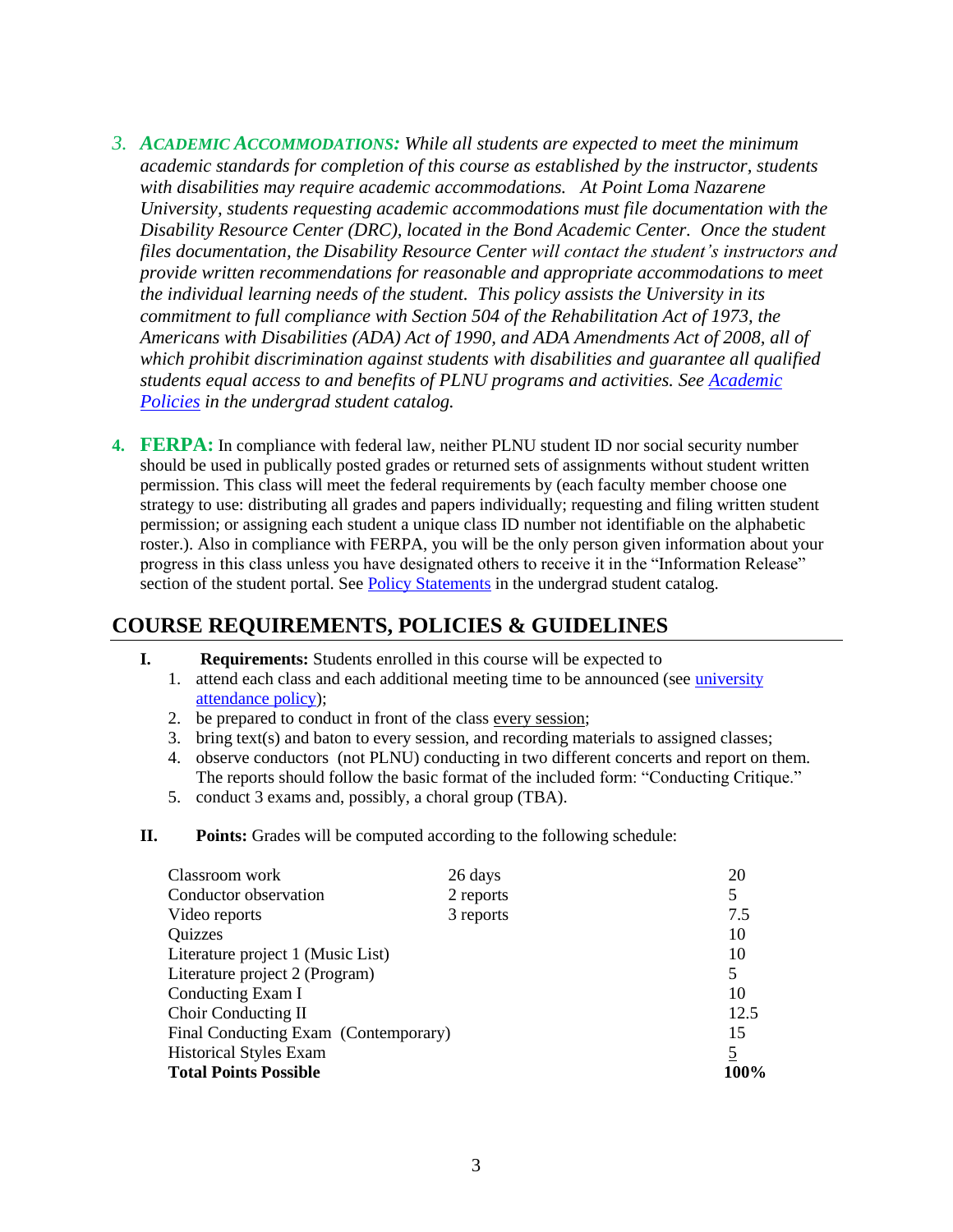| Grades:           |                       |                            |                 |
|-------------------|-----------------------|----------------------------|-----------------|
| $A = 186 - 200$   | $B = 166 - 173$       | $C = 146 - 153$            | $D = 126 - 133$ |
| $A = 180 - 185$   | $B - 160 - 165$       | $C_{\text{F}} = 140 - 145$ | $D = 120 - 125$ |
| $B_+ = 174 - 179$ | $C_{\pm} = 154 - 159$ | $D_{\pm} = 134 - 139$      | $F = 0 - 119$   |

#### **Conducting Preparations:**

 $G_{\text{max}}$ 

| Chant          | Pange Lingua                                        |
|----------------|-----------------------------------------------------|
| Josquin        | Kyrie from Missa Panga Lingua                       |
| Bach           | Movt. 7, Christ lag in Todesbanden                  |
| Schubert       | Kyrie, from Mass in G Major                         |
| <b>Brahms</b>  | Schaffe in mir, Gott, op. 29. No. 2                 |
| Barber         | Sure on this shining night PLNU Choral Library #935 |
| <b>Britten</b> | Rejoice in the Lamb PLNU Choral Library #79         |

Additional literature may be assigned. Students will conduct others in the class. In addition, special arrangements may be made for you to conduct a PLNU choral ensemble during one of its regularly scheduled rehearsals.

#### **I. CHORAL LITERATURE PROJECT #1**

Students, in groups of 3, will create a database of entries of 45 choral pieces, five each representing the following categories: Renaissance, Baroque, Classical, Romantic,  $20^{\text{th}}$ -Century/Contemporary, Vocal Jazz, Children's, Contemporary Worship, and Multi-cultural. The group members can divide the 45 required pieces however they see fit. Information on selected repertoire will be printed into the following table and combined into one file, which will then be emailed to the instructor by the due date. Make hard copies for professor and each student in the class. Tables from all groups will then be assembled into a single large file and emailed to each student in the class so everyone has a large list of pieces. Your entries will look like this:

| <b>Title</b> |          |      | Author/Arr.                |           | <b>Voicing</b> |
|--------------|----------|------|----------------------------|-----------|----------------|
| Accomp.      | Language | Text |                            | Publisher | Pub.#          |
| Use          |          |      | Style                      |           |                |
| Ped. Value   |          |      | Diff. Level (Scale of 1-5) |           |                |
| Comments     |          |      |                            |           |                |

(PLEASE USE THE EXEL FILE I WILL SEND YOU AS YOUR TEMPLATE FOR EACH ENTRY.)

Each group member will receive the same grade, which will be based on thoroughness and accuracy, as well as demonstration of assignment intent.

#### **II. CHORAL LITERATURE PROJECT #2**

Each group will create a program based on the literature chosen for Choral Literature Project #1 or other appropriate works (no works from repertoire being rehearsed this year by PLNU ensembles are acceptable). Each group will build a 50-60 minute concert program (13-15 pieces) for one of the following scenarios.

1. Children's 2. Junior High 3. High School 4. College 5. Church

The program will be printed, complete with composer's and publisher's information, and copies made for class members and instructor. Use models discussed in class.

Take into consideration length, difficulty level, theme and variety: styles, accompaniments, lengths, etc.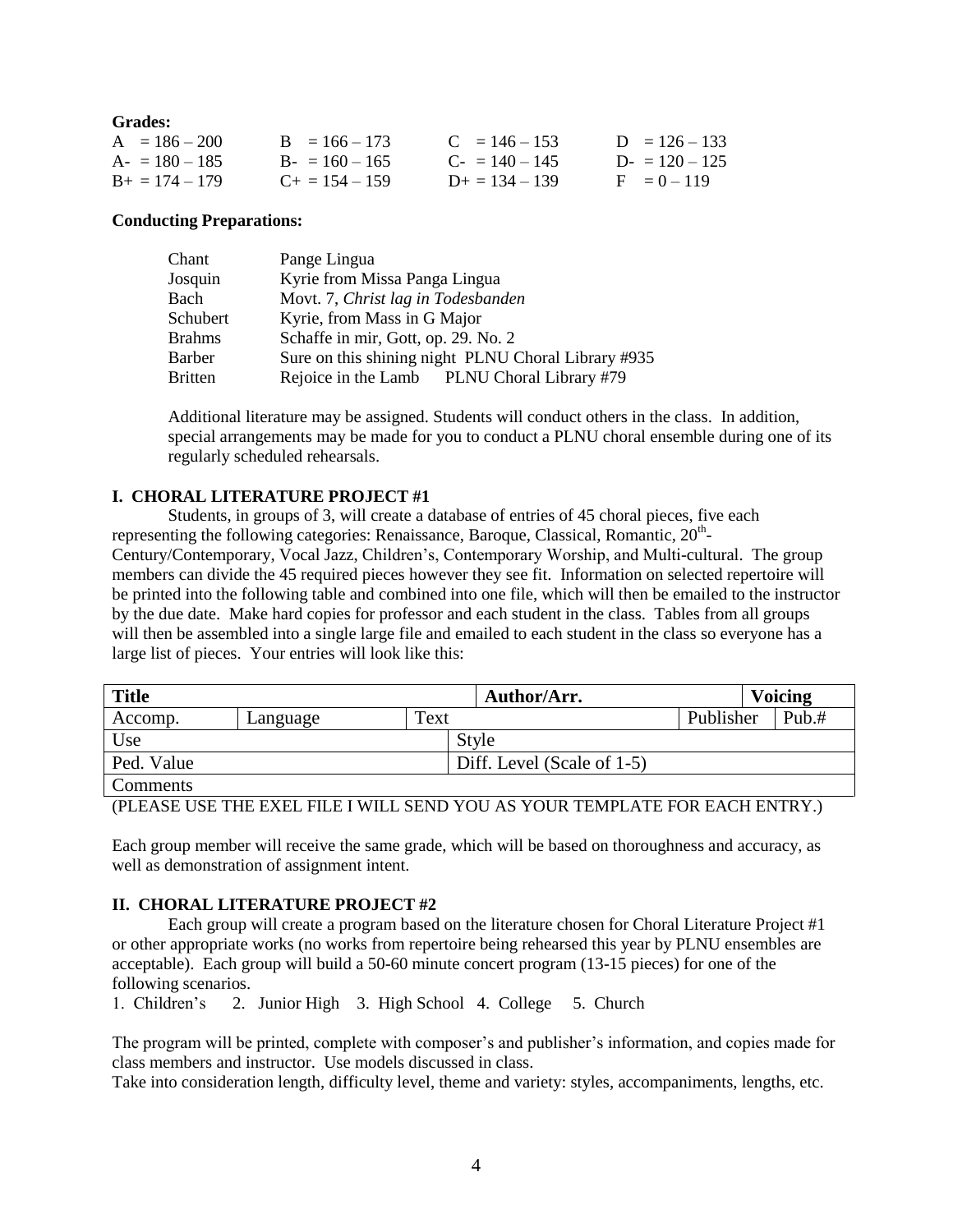## **ADDITIONAL COURSE REQUIREMENTS, POLICIES & GUIDELINES**

- **1.** *Class Preparation*: Complete all readings and assignments. These should be prepared in advance of the class scheduled/due.
- **2.** *Class Participation*: The overall quality of your class participation rests upon attendance and contributions to class discussions and performance.
- **3.** *Assignments:* Completion of all assignments is required. It is your responsibility to see to it that I receive your work.

a. Each assignment must follow format given and be completed on or before deadlines. Late assignments will not be accepted either in person, by delivery, or in my mailbox (unless you and I have communicated prior to the deadline about extenuating circumstances).

- b. No make-up (extra-credit) work will be given for any missed work.
- c. Always keep multiple disc and hard copies of your work so that you can provide duplicate copies if needed.
- d. College level writing standards are expected on every written assignment (correct grammar, mechanics, documentation, etc.). Assignments with more than 3 errors on a page may be returned unmarked. No handwritten assignments accepted (unless so specified).
- **4.** *Office Hours*: You may be required to attend office hours with the professor if need arises.
- **5.** *Email:* You are responsible for routinely checking your *pointloma.edu* account for electronic messages from me (and sometimes from your classmates). You are fully accountable for all course material, announcements, communications that are distributed via email; and I will send messages only to your *pointloma.edu* accounts.
- **6.** *Extenuating Situations & Grades*: No "Incomplete" grades will be assigned unless extenuating circumstances (e.g., death in the family, automobile accidents, hospitalization) prevail. If you find yourself in such a situation, contact me immediately. You must submit, in a timely fashion, any necessary and valid documents to verify your situation (e.g., doctor's letter on letterhead, funeral service program, police report, telegram).
- **7.** *Classroom Decorum*: Appropriate academic attire is required in all class sessions: this excludes sorority/fraternity rush and sexually suggestive (either in design or logo) attire from the classroom. Please also note that the student handbook states: "Clothing should be appropriate to the occasion and in good taste, reflecting the atmosphere of vital Christianity, which is one of the basic objectives of Point Loma Nazarene University. Personal appearance should not disrupt the mood or atmosphere of the activity being attended. Some examples will be helpful: Tank tops, halter-tops, tight fitting clothing, tube tops, muscle shirts and any clothing revealing undergarments, togas and any clothing with unwholesome advertising." Be modest. As a conductor, people are supposed to watch you; dress and act professionally.

#### **ACADEMIC ACCOMODATIONS:**

All students are expected to meet the standards for this course as set by the professor. However, students with learning disabilities who may need accommodations should discuss options with the professor during the first two weeks of class and provide approved documentation and verification of need. The Academic Support Center (Tutorial Services) is available to students for a variety of tutorial needs and is located in the Bond Academic Center.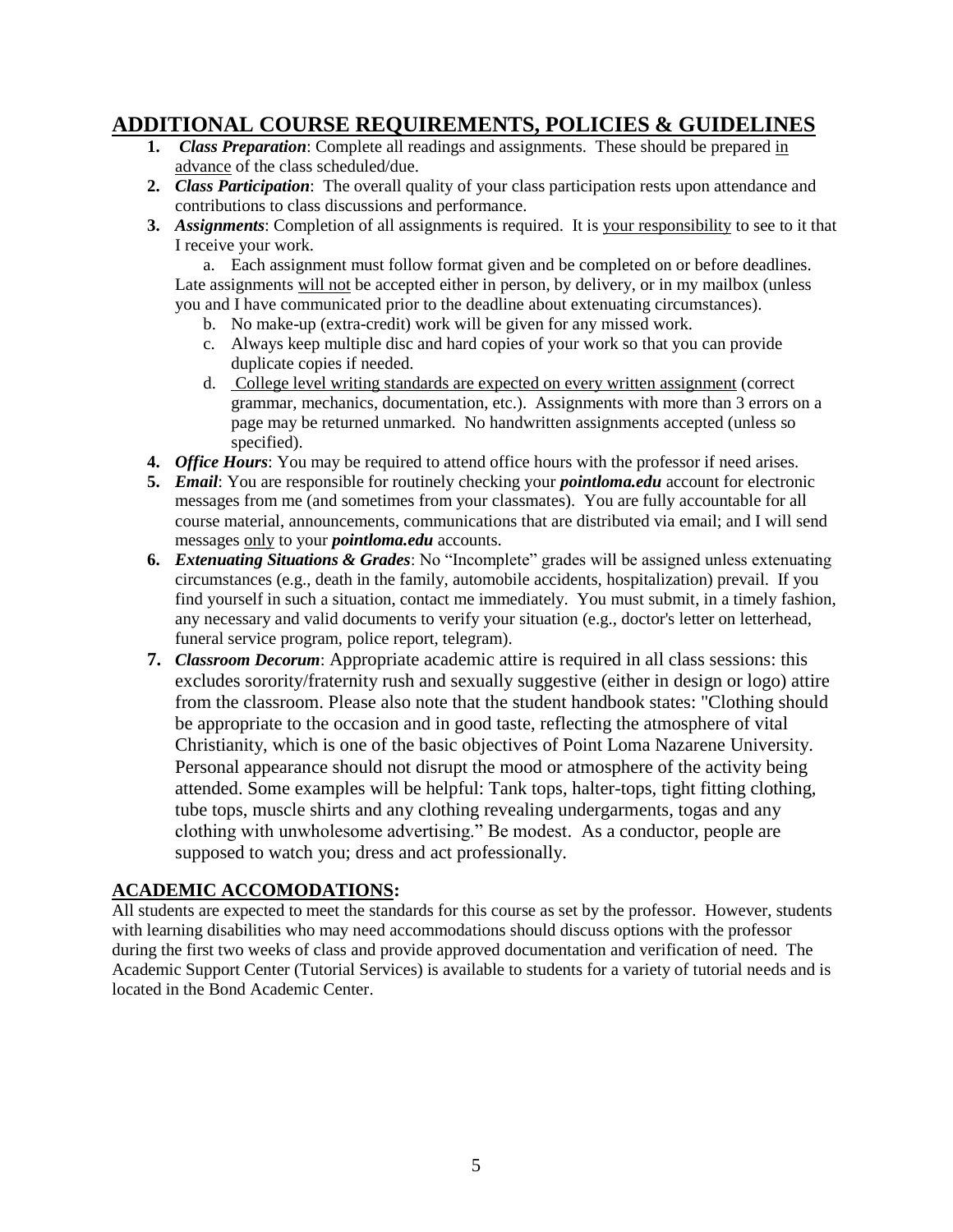#### **SUPPLEMENTARY MATERIALS**

Books

- Daniels, David. *Orchestra Music, a handbook*. 4 rd ed. Lanham, MD: Scarecrow Press, 2005. 785 D186o.
- Moses, Don V, Robert Demaree and Allen F. Ohmes. *Face to Face with Orchestra and Chorus.*  2<sup>nd</sup> ed. Bloomington, IN: Indiana University Press, 2004. [784.209 M911f](http://phineas.pointloma.edu/search~S0?/c784.209+M911f/c784.209+m911f/-3,-1,,E/browse)
- Moses, Don V, and Robert Demaree. *The Complete Conductor: A Comprehensive Resource for the Conductor of the Twenty-First Century.* Englewood Cliffs, NJ: Prentice Hall, 1995.
- Garretson, Robert. *Conducting Choral Music*. 8<sup>th</sup> ed. Upper Saddle River, NJ: Prentice Hall, 1998. 784.96 G239c5
- Grunow, Richard F., and Milford H Fargo. *Choral Score Reading Program*, GIA Publications.
- Haasemann, Frauke and James Jordan. *Group Vocal Techniques*. Chapel Hill: Hinshaw Music, 1991.
- Jeffers, Ron. *Translations and Annotations of Choral Repertoire*. Vol. 1. *Sacred Latin Texts*. Corvallis, OR: Earthsongs, 1988 783 J45t
- Lamb, Gordon. *Choral Techniques. Connexions*. Rice University, 8 Mar. 2010. Web. 29 Aug. 2013. [\(http://www.amazon.com/Choral-Techniques-](http://www.amazon.com/Choral-Techniques-)

 ebook/dp/B005KWOSSS/ref=sr\_1\_sc\_1?s=books&ie=UTF8&qid=1377793631&sr=1- 1-spell&keywords=Choral+Music+Eduction+lamb#reader\_B005KWOSSS) \$2.99

- Lamble, Walter. *The Handbook for Beginning Choir Educators*. Bloomington, IN: Indiana University Press, 2004.
- Phillips, Kenneth. *Directing the Choral Music Program*. New York: Oxford University Press, 2004.
- Robinson, Ray and Allen Winold. *The Choral Experience: Literature, Materials and Methods*. New York: Harper and Roe, Inc., 1976. 782.527R663c
- Sadie, Stanley. ed. *Grove Music Online*. [http://www.grovemusic.com.](http://www.grovemusic.com/).
- Schrock, Dennis, *Choral Repertoire,* New York: Oxford University Press, 2009.
- Ulrich, Homer. *A Survey of Choral Music*. New York: Harcourt Brace Jovanovich, 1973. 784.96  $U45s$

#### Videos/DVDs

- Ely, Eph, *Excellence in Conducting*, vol. 1 (Technique) and vol. 2 (Expressivity), VC0412
- Eichenberger, Rodney, *Enhancing Musicality through Movement*, VC 3314
- Neuen, Donald, *Artistic Musical Conducting,* 5 volumes, DVD 0239.1 and .2
- Neuen, Donald, *Choral Techniques and Methods*, 5 volumes, DVD 0240

Energy, Beauty and Placement: The Qualities of Fine Singing, DVD 0240 V.1

Individual Section Characteristics, DVD 0240 V.2

A Unified Approach to Vowel Formation, DVD 0240 V.3

The Power of Words, DVD 0240 V.4

Rhythmic Interest and Forward Motion, DVD 0240 V.5

Shaw, Robert, *Preparing a Masterpiece,* Vol. 1, VC 2559 A & VC 2559 B

Warland, Dale, *Attention to Detail: A Choral Conductor's Guide*, VC 1516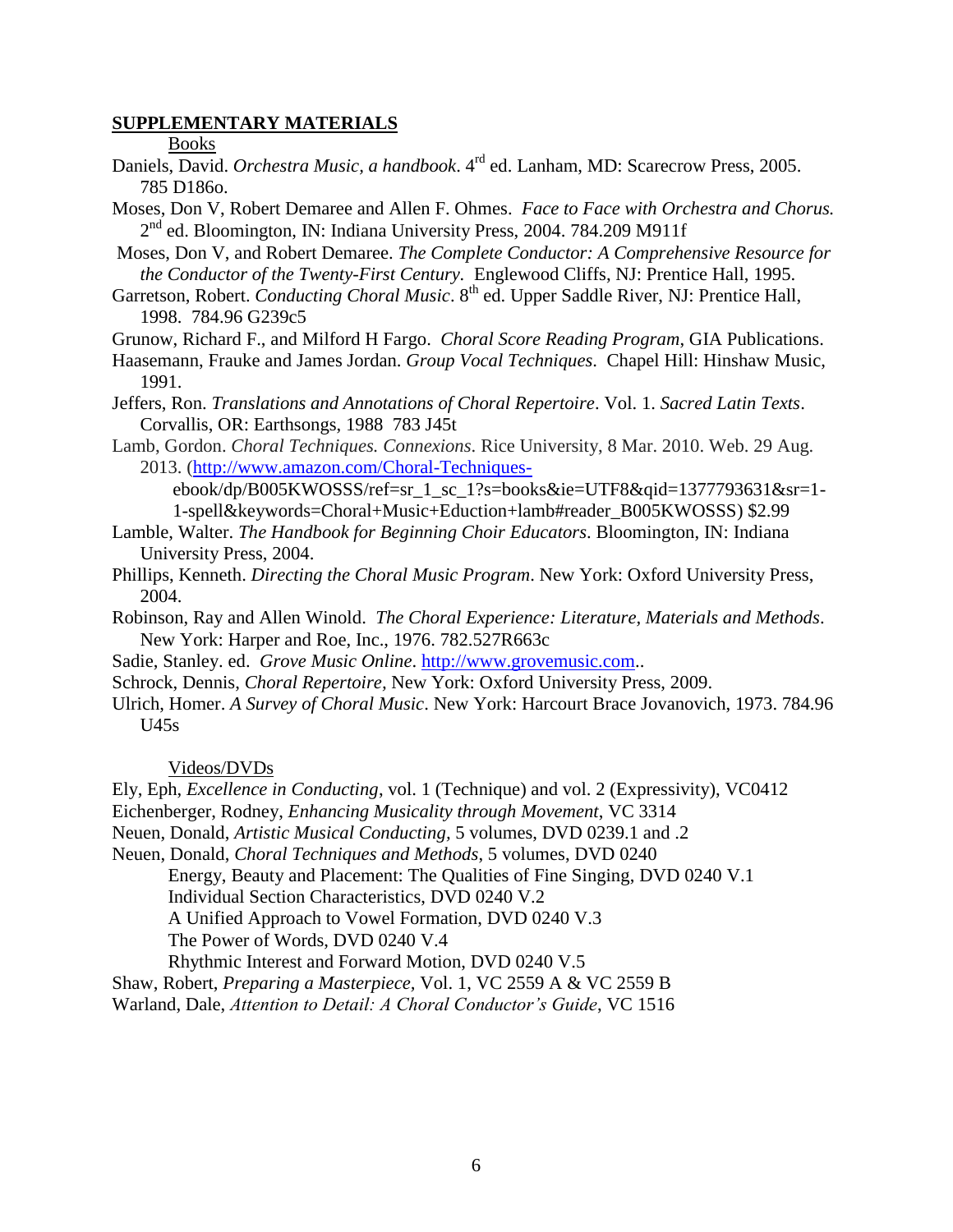#### **PREREQUISITE SKILLS TO REVIEW:**

These skills are fundamental to good, basic conducting of all ensembles. They should be practiced and reviewed on a regular basis, as a soloist would practice scales, arpeggios, etc. They should become second nature, existing on the level of the sub-conscious.

- a. Beat patterns in all meters: 2/4, 3/4, 4/4, 5/4, 6/8, 7/8, 9/8, 10/8, 12/8—and appropriate sub-divisions, both hands together and each individually.
- b. Cues and cut offs on all beats and sub-divisions of beats, both hands together and each individually.
- c. Six basic tempos: 48, 60, 88, 104, 120, 144 (memorize songs for each tempo), as well as *ritard* and *accelerando.*
- d. Six different dynamic levels, as well as *crescendos* and *diminuendos*.
- e. Minimum 4 different articulations: *non-legato*, *legato*, *staccato*, and *marcato*  (*martellato*).
- f. 3 kinds of *fermatas*: connected, separated in tempo, and separated out of tempo.
- g. Expressive left-hand gestures.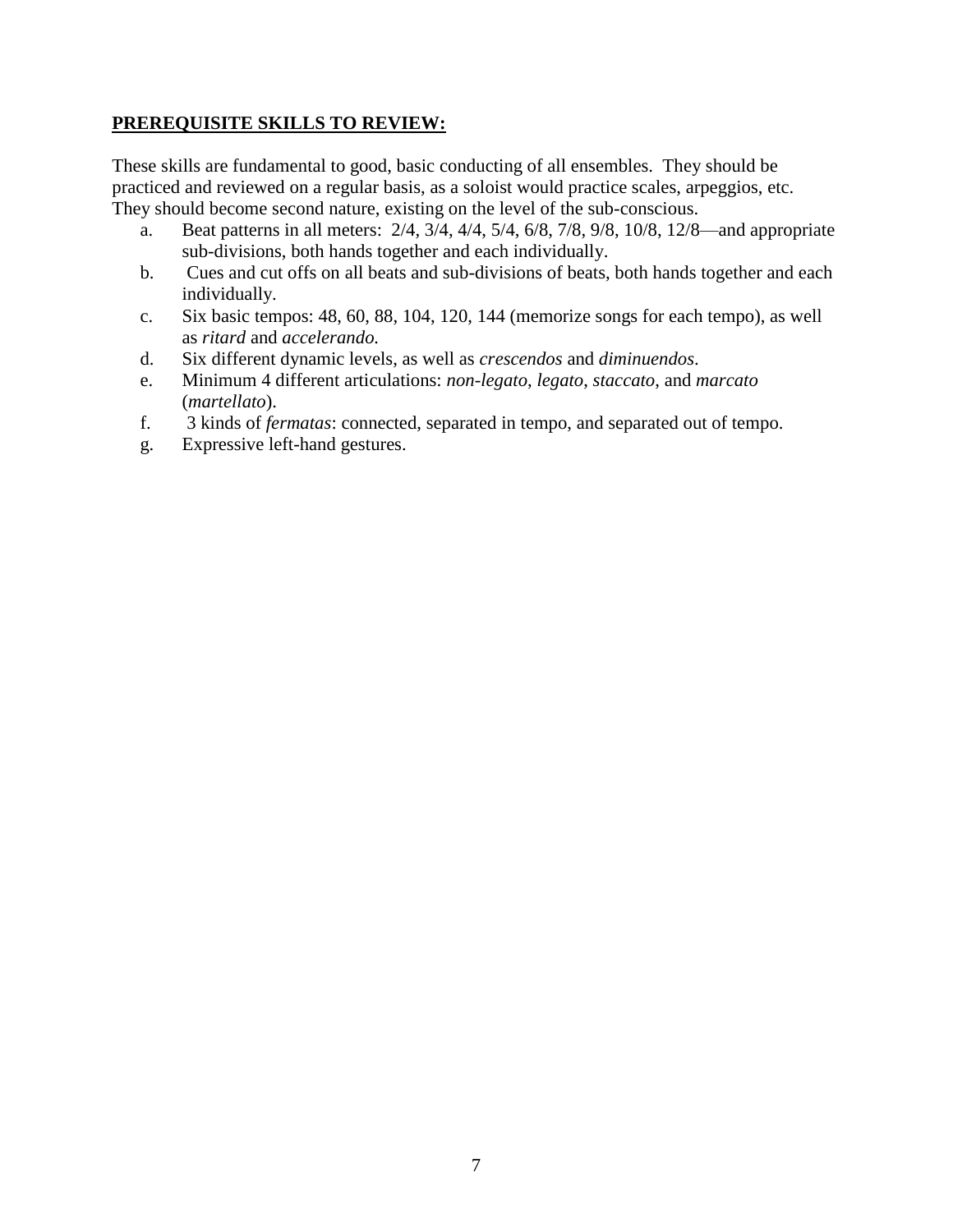# **Student Conducting Evaluation Form**

| 25 points possible. |                                  |                                                                                 |   |                         |                                                                                    |  |
|---------------------|----------------------------------|---------------------------------------------------------------------------------|---|-------------------------|------------------------------------------------------------------------------------|--|
|                     |                                  | Please give the appropriate grade for each category $(5=A; 4=B; 3=C; 2=D; 1=E)$ |   |                         |                                                                                    |  |
| <b>Preparation</b>  |                                  | Does the conductor know the music?                                              |   |                         |                                                                                    |  |
|                     | $\mathbf{1}$                     | $\boldsymbol{2}$                                                                | 3 | 4                       | 5                                                                                  |  |
| <b>Purpose</b>      |                                  | Does the conductor know what he/she wants to accomplish with the group?         |   |                         |                                                                                    |  |
|                     | $\mathbf{1}$                     | $\boldsymbol{2}$                                                                | 3 | $\overline{\mathbf{4}}$ | 5                                                                                  |  |
| <b>Precision</b>    |                                  |                                                                                 |   |                         | How well does the conductor convey what he/she wants to accomplish with the group? |  |
|                     | $\mathbf{1}$                     | $\boldsymbol{2}$                                                                | 3 | 4                       | 5                                                                                  |  |
| <b>Pattern</b>      | How clear is the conductor?<br>1 | $\overline{2}$                                                                  | 3 | 4                       | 5                                                                                  |  |
| <b>Presence</b>     |                                  |                                                                                 |   |                         |                                                                                    |  |
|                     | $\mathbf{1}$                     | How well does the conductor command the group?<br>2                             | 3 | $\boldsymbol{4}$        | 5                                                                                  |  |
| <b>Comments:</b>    |                                  |                                                                                 |   |                         |                                                                                    |  |
|                     |                                  |                                                                                 |   |                         |                                                                                    |  |
|                     |                                  |                                                                                 |   |                         | Total Points                                                                       |  |
|                     |                                  |                                                                                 |   |                         | (out of $25$ )                                                                     |  |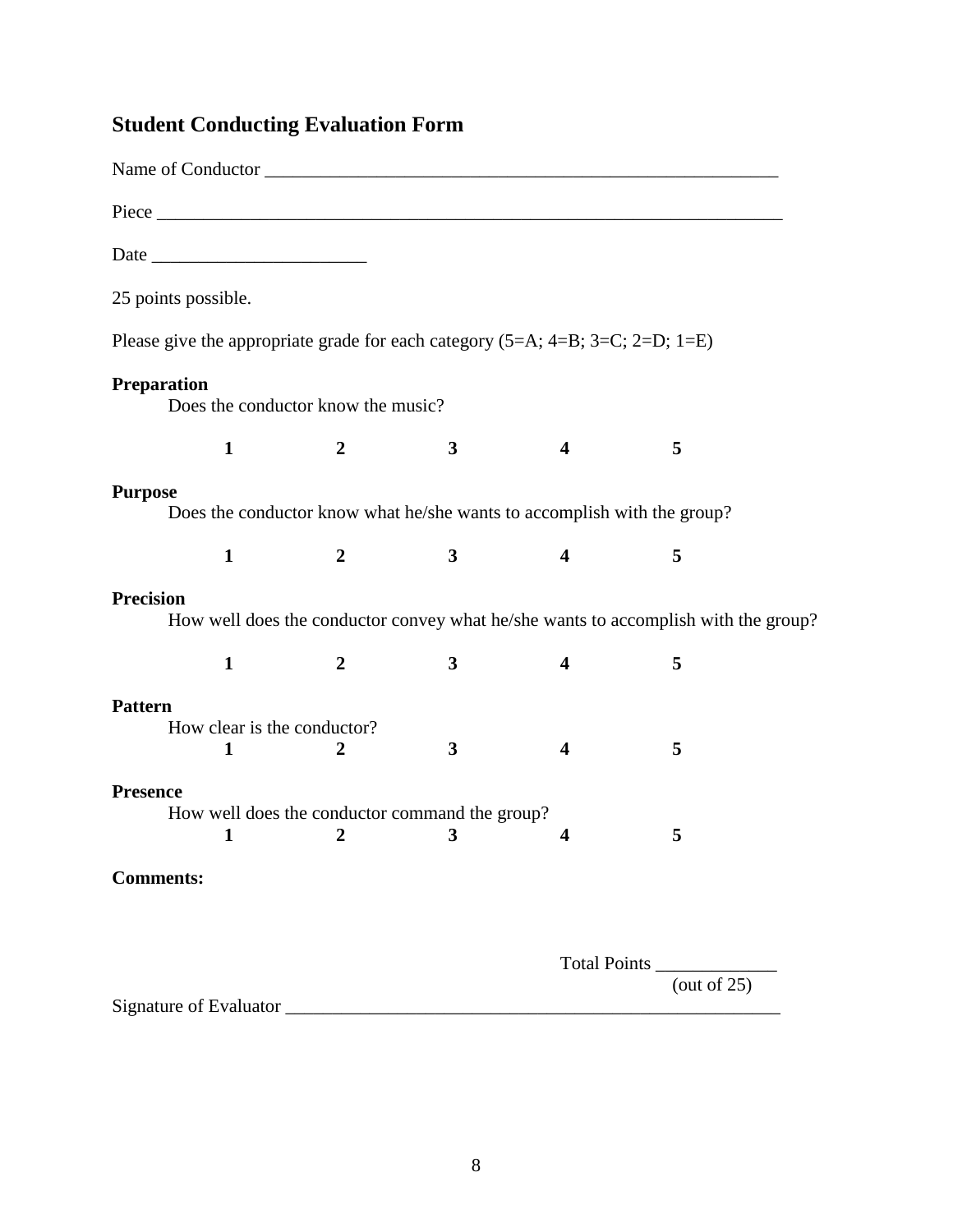# **CONDUCTING CRITIQUE**

| Name                |  |
|---------------------|--|
|                     |  |
| Date of Performance |  |
|                     |  |

Summary of performance:

Comments on conducting (**BE VERY SPECIFIC**):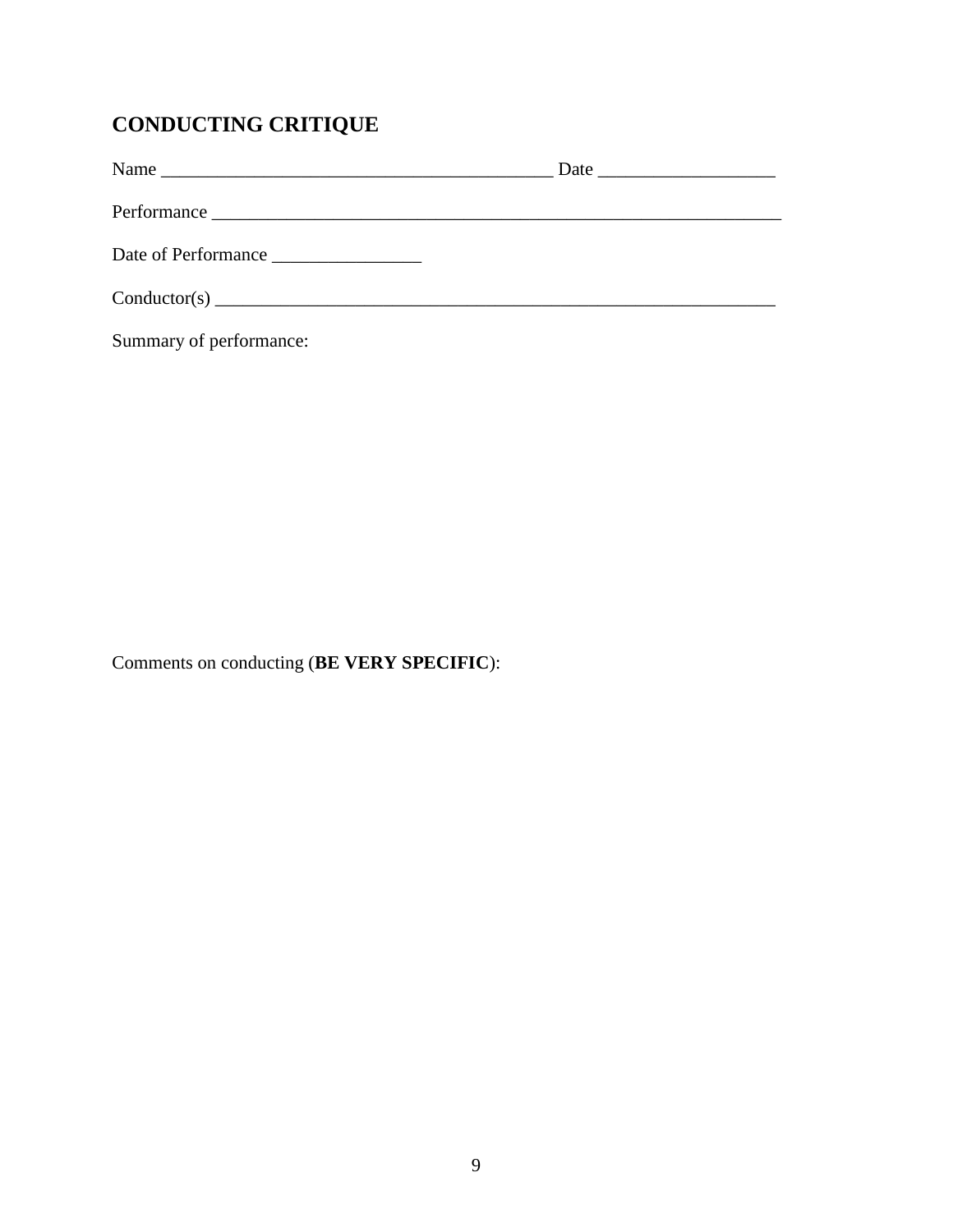#### **SCHEDULE OF READINGS, DISCUSSION & ASSIGNMENTS:**

(This schedule is subject to revision as necessary; you are responsible for any announced changes.)

| 1. $9/3:Th$            | Class Introduction; Expectations, Policies, & Syllabus | B1, B2, B3, B4, B5, B6                                                                          |
|------------------------|--------------------------------------------------------|-------------------------------------------------------------------------------------------------|
| 2. $9/8:T$             | Conducting Review (Neuen: Choral Tech., vol. 1)        | "Conducting." Up Front!. Neuen, pp. 121-145                                                     |
| $9/10$ :Th<br>3.       |                                                        | Conducting Review (Neuen: Choral Tech., vol. 2) Neuen DVD assignment-Artistic Choral Cond. V. 1 |
| 4. $9/15:T$            | MEDIEVAL: Greg. Chant-Pange Lingua;                    | Phillips: Medieval Era, pp. 315-317                                                             |
| 5. 9/17: Th            | Pange Lingua                                           | <b>C2: Score Preparation, Rilling</b>                                                           |
| 6. $9/22:T$            | BAROQUE: Bach-Movt. 7, Christ lag in Todesbanden       | $SO1$ , (baton); R1                                                                             |
| $9/24$ : Th            | Bach                                                   | Phillips: Baroque Era, pp. 319-321, R2                                                          |
| 8. $9/29:T$            | Bach                                                   | R <sub>3</sub>                                                                                  |
| 9. $10/1$ : Th         | REN: Josquin—"Kyrie," Missa Pange Lingua               | SQ2; Phillips: Renaissance Era, pp. 317-319, R4                                                 |
| 10. $10/6$ :T          | Josquin                                                | <b>Score preparation and Analysis: Donald Neuen</b>                                             |
| 11. 10/8:Th            | Josquin                                                | R <sub>5</sub>                                                                                  |
| 12.10/13:T             | CLASSICAL: Schubert-Mass in G: Kyrie (baton)           | R <sub>6</sub>                                                                                  |
| 13. $10/15$ : Th       | Schubert (Neuen: Choral Tech. vol. 5)                  | R7<br>Neuen DVD assign—Artistic Choral Cond. V. 5                                               |
| 14.10/20:T             | Schubert                                               | R <sub>8</sub>                                                                                  |
| 15. 10/22: Th Schubert |                                                        | R9                                                                                              |
|                        | October 25-27                                          | <b>Fall Break</b>                                                                               |
| 16. 10/27:T            | Conducting Exam: Schubert                              |                                                                                                 |
| 17. $10/29$ :Th        | <b>Conducting Exam: Schubert</b>                       |                                                                                                 |
| 18. 11/3:T             | ROMANTIC: Brahms Op. 29 #2, Mov't 1                    | SQ3; Phillips: Romantic Era, 323-326                                                            |
| 19. 11/5: Th           | <b>Brahms</b>                                          | <b>R10</b>                                                                                      |
| 20.11/10:T             | <b>Brahms</b>                                          | <b>Rehearsal Planning, Donald Neuen, R11</b>                                                    |
| $21.11/12$ :Th         | <b>Brahms</b>                                          | <b>Additional video report (one page written)</b>                                               |
| 22. 11/17:T            | <b>Conducting Exam: Brahms,</b>                        |                                                                                                 |
| 23. 11/19:Th           | <b>Conducting Exam: Brahms</b>                         |                                                                                                 |
| 24. 11/24:T            | CONTEMPORARY: Britten Rejoice in the Lamb              | Phillips: Modern Era, 326-329, R12                                                              |
|                        | <b>November 27-December 1: Thanksgiving Break</b>      |                                                                                                 |
|                        |                                                        |                                                                                                 |
| 25.12/1:T              | Britten Rejoice in the Lamb                            | SQ4; Literature Project #1 Due                                                                  |
| 26.12/3:Th             | Britten Rejoice in the Lamb                            | <b>R13</b>                                                                                      |
| 27. 12/8:T             | <b>Concert Program Planning</b>                        | <b>Literature Project #2</b>                                                                    |

#### **Dec. 18, FRIDAY: FINAL EXAM (7:30-10:00)**

*Rejoice in the Lamb***; Contemporary Conducting and Historical Styles**

**Readings are to be prepared before the class upon which they appear.**

**Conductors should be able to know and hear all parts. To internalize this, they must be able to sing all parts prior to conducting the class. Additionally, you will be the choir for your colleagues and must be able to sing your part in class. Consequently, singing quizzes (SQ) will video recorded and submitted to ensure the class is prepared for productive conducting sessions. You should be able to sing your part alone or with others, and to switch from part to part when asked.**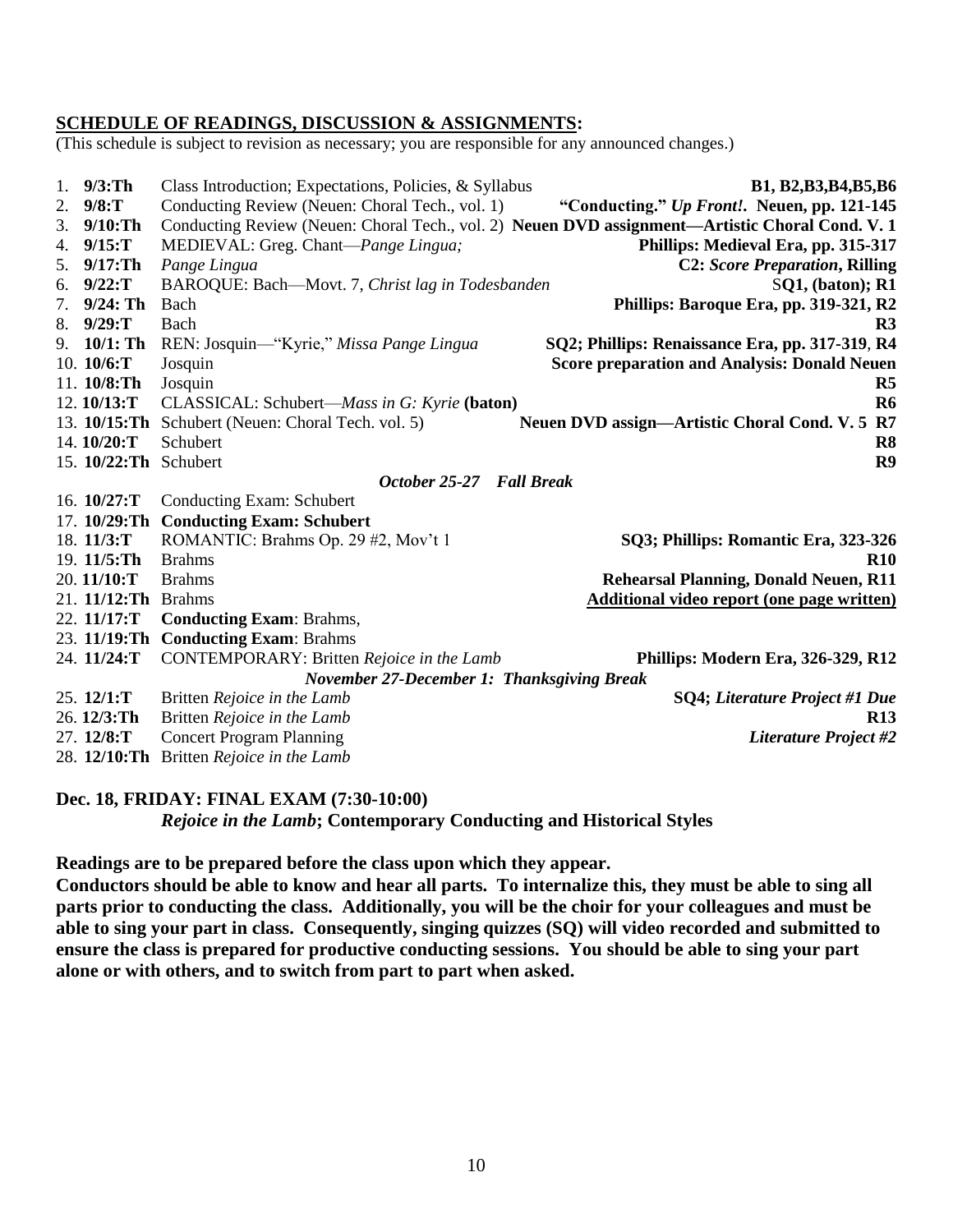#### **Up Front! Becoming the Complete Choral Conductor, ed. Guy Webb, pp. 1-94, 265-276**

## **R**

**.**

- **1. Score Selection, Score Study, and Interpretation, Gordon Paine, pp. 33-40.5.**
- **2. Score Selection, Score Study, and Interpretation, Gordon Paine, pp. 40.5-49**
- **3. Score Selection, Score Study, and Interpretation, Gordon Paine, pp. 50-58.**
- **4. Score Selection, Score Study, and Interpretation, Gordon Paine, pp.59-69.**
- **5. Historical Performance Practices, Melinda O'Neal, pp. 71-78.3.**
- **6. Historical Performance Practices, Melinda O'Neal, pp. 78.3-86.**
- **7. Historical Performance Practices, Melinda O'Neal, pp. 87-94.**
- **8. Choral Lit.: Research References, Current Sources, Future Directions: Timothy Sharp, pp. 17-23.5**
- **9. Choral Lit.: Research References, Current Sources, Future Directions: Timothy Sharp, pp. 23.5-32.**
- **10. The Challenge of Choral Leadership in the Twenty-First Century, Ray Robinson, pp. 1-8.5**
- **11. The Challenge of Choral Leadership in the Twenty-First Century, Ray Robinson, pp. 8.5-15**
- **12. Effective Choral Programming, G. Roberts Kolb, pp. 265-275.**
- **13. Resources for the Choral Director, Scott W. Dorsey, pp. 277-286.**

**(**The readings have been divided into what I hope are relatively equal sections. These sections are based not on exact numbers of pages, but rather on my perception of the amount of work which must go into preparing them for presentation. Believing that applying the written analysis to actual notes takes more time than reading simple text, I have weighted passages with more musical analysis heavier than those with more text.)

**Each of you will be asked to read each section. One of you will be assigned to present each reading to class in 5-10 minutes. Questions to prepare might include:**

**WHAT ARE THE MOST IMPORTANT IDEAS OF THIS SECTION (often headings of sections)?**

**WHAT ARE SOME OF THE MAIN SUPPORTING POINTS (often paragraph main ideas)?**

## **WHAT ARE SOME OF THE MOST INTERESTING OR SALIENT DETAILS?**

#### **IN WHAT IMPORTANT WAYS DOES THE ANALYSIS DEMONSTRATE ANY MUSICAL EXAMPLES?**

**WHAT DID YOU/DID YOU NOT UNDERSTAND?**

## **WHY WAS THIS SECTION INCLUDED IN A TEXT ON CHORAL CONDUCTING MASTERY?**

## **WHAT WAS THE MOST USEFUL IDEA IN YOUR READING?**

#### **WHY MIGHT YOU WANT TO REMEMBER/REVIEW THIS SECTION WHEN YOU BEGIN YOUR OWN CAREER?**